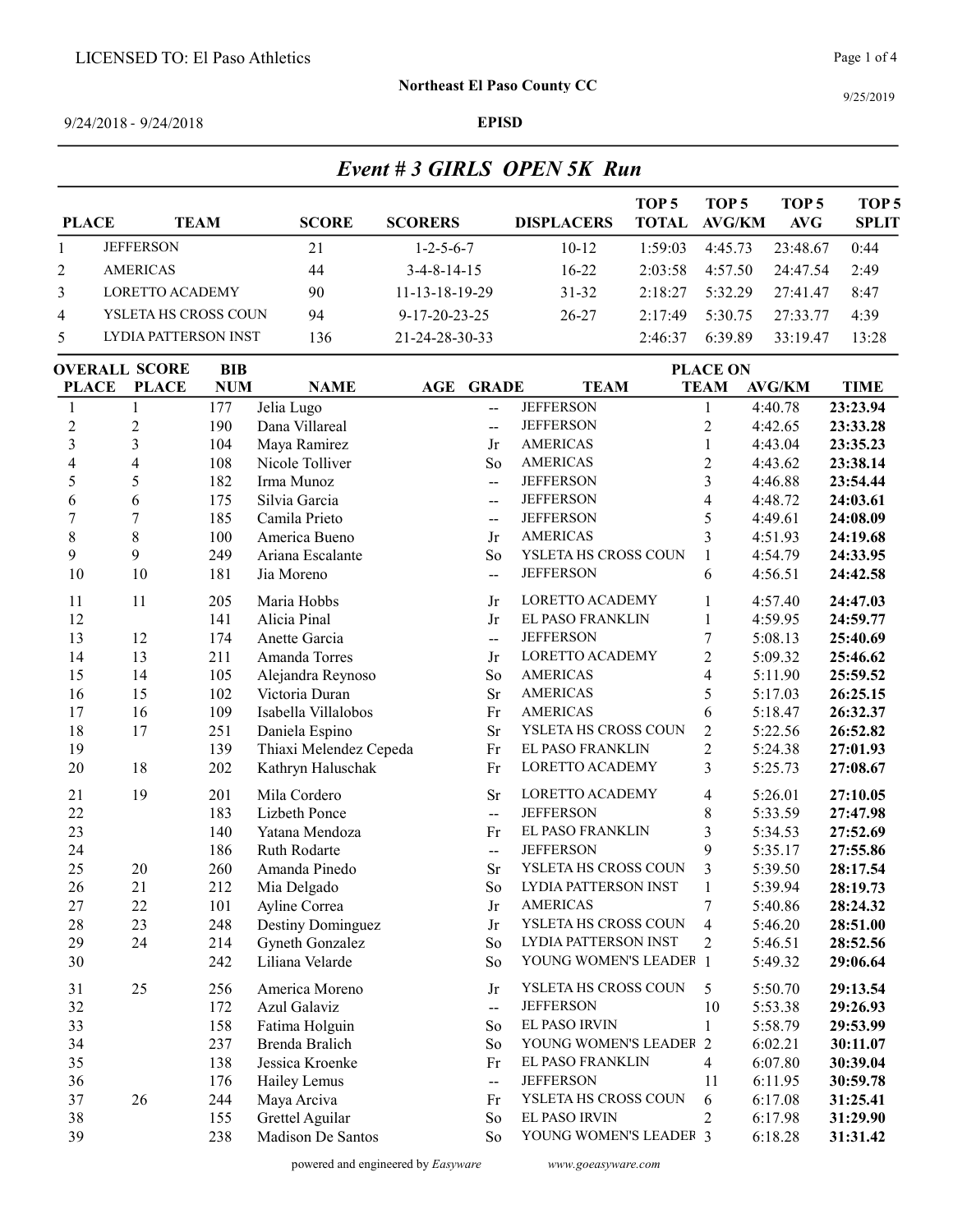9/25/2019

9/24/2018 - 9/24/2018 EPISD

|    |    |     |                     |                          | $L$ veni $\pi$ 3 MKLS VI LIV JA Nun |    |         |          |
|----|----|-----|---------------------|--------------------------|-------------------------------------|----|---------|----------|
| 40 | 27 | 247 | Elizabeth Castrejon | So                       | YSLETA HS CROSS COUN                | 7  | 6:18.95 | 31:34.75 |
| 41 |    | 257 | Destiny Nava        | Jr                       | YSLETA HS CROSS COUN                | 8  | 6:28.99 | 32:24.96 |
| 42 |    | 159 | Justine Jones       | <b>Sr</b>                | <b>EL PASO IRVIN</b>                | 3  | 6:32.17 | 32:40.88 |
| 43 |    | 184 | Alexis Portillo     | $\qquad \qquad \qquad -$ | <b>JEFFERSON</b>                    | 12 | 6:39.37 | 33:16.85 |
| 44 | 28 | 217 | Alessandra Martinez | 2                        | LYDIA PATTERSON INST                | 3  | 6:41.12 | 33:25.60 |
| 45 | 29 | 200 | Martinez Andrea     | So                       | <b>LORETTO ACADEMY</b>              | 5. | 6:43.00 | 33:35.02 |
| 46 |    | 162 | <b>Ingrid Ruiz</b>  | So                       | <b>EL PASO IRVIN</b>                | 4  | 6:46.52 | 33:52.60 |
| 47 | 30 | 215 | Nathalia Jauregui   | So                       | LYDIA PATTERSON INST                | 4  | 6:50.21 | 34:11.09 |
| 48 |    | 240 | Angelica Ortiz      | So                       | YOUNG WOMEN'S LEADER 4              |    | 6:58.04 | 34:50.20 |
| 49 |    | 173 | Arianna Gallegos    | $-$                      | <b>JEFFERSON</b>                    | 13 | 7:00.01 | 35:00.09 |
| 50 |    | 254 | Samara Gomez        | Fr                       | YSLETA HS CROSS COUN                | 9  | 7:07.04 | 35:35.20 |
| 51 |    | 262 | Lailah Segura       | So                       | YSLETA HS CROSS COUN                | 10 | 7:13.49 | 36:07.45 |
| 52 | 31 | 196 | Isabella Abbud      | So                       | <b>LORETTO ACADEMY</b>              | 6  | 7:17.52 | 36:27.61 |
| 53 |    | 187 | Marilyn Rodriguez   | $-$                      | <b>JEFFERSON</b>                    | 14 | 7:17.62 | 36:28.13 |
| 54 |    | 258 | Georgina Olivas     | <b>Sr</b>                | YSLETA HS CROSS COUN                | 11 | 7:22.51 | 36:52.57 |
| 55 | 32 | 203 | Audrey Hermida      | <b>Sr</b>                | <b>LORETTO ACADEMY</b>              |    | 7:45.96 | 38:49.83 |
| 56 | 33 | 216 | Michelle Lozano     |                          | LYDIA PATTERSON INST                | 5  | 8:21.68 | 41:48.40 |
| 57 |    | 106 | Alessandra Ritt     | So                       | <b>AMERICAS</b>                     | 8  | 8:27.34 | 42:16.73 |
|    |    |     |                     |                          |                                     |    |         |          |

### Event # 3 GIRLS OPEN 5K Run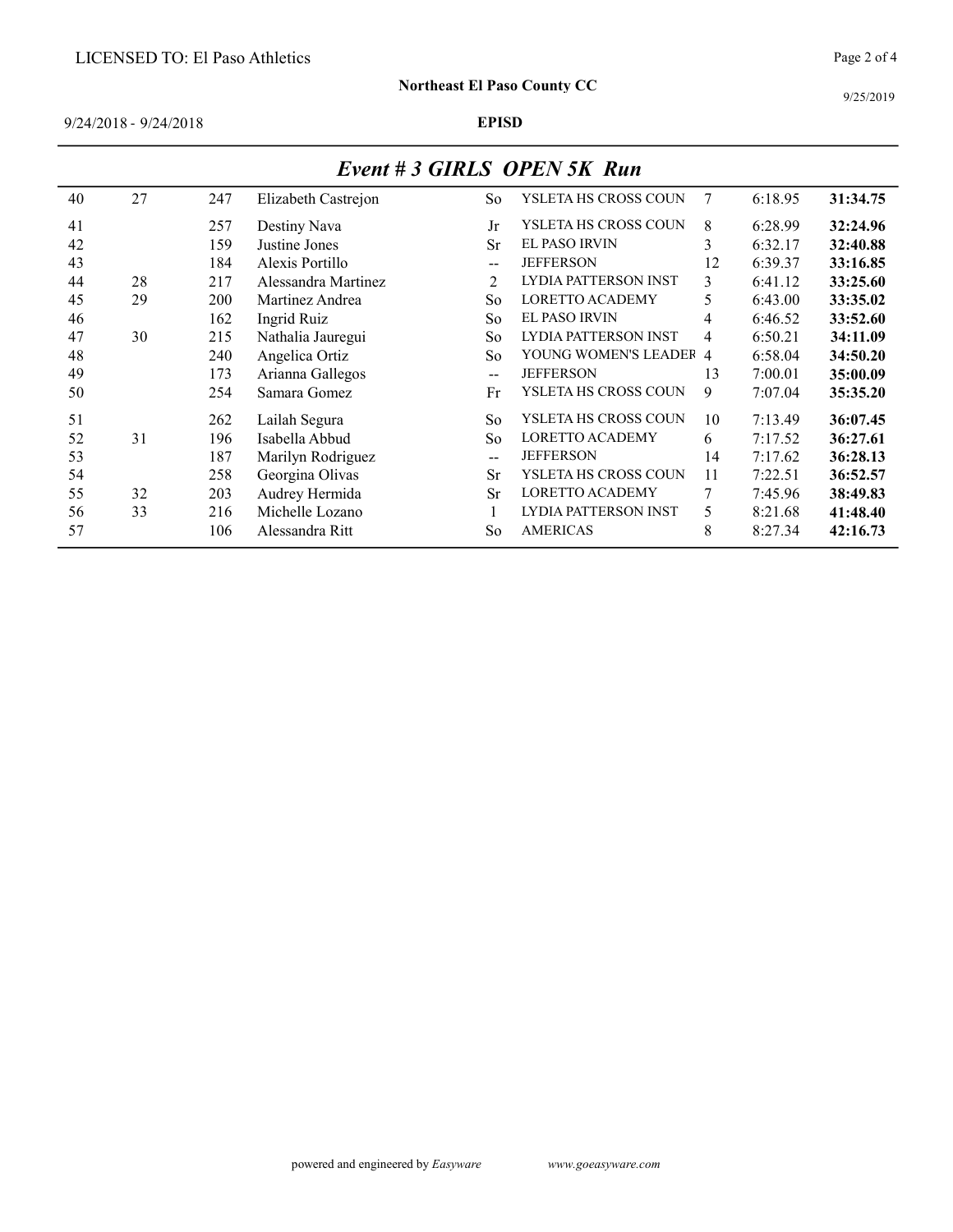#### Northeast El Paso County CC

9/25/2019

#### 9/24/2018 - 9/24/2018 EPISD

|  | Event # 4 BOYS OPEN 5K Run |
|--|----------------------------|
|--|----------------------------|

|                |                      |              |                          |                   | TOP 5        | TOP 5   | TOP 5    | TOP 5        |
|----------------|----------------------|--------------|--------------------------|-------------------|--------------|---------|----------|--------------|
| <b>PLACE</b>   | TEAM                 | <b>SCORE</b> | <b>SCORERS</b>           | <b>DISPLACERS</b> | <b>TOTAL</b> | AVG/KM  | AVG      | <b>SPLIT</b> |
|                | <b>AMERICAS</b>      | 19           | $1 - 2 - 3 - 6 - 7$      | $8 - 10$          | 1.30.36      | 4:57.50 | 18:07.19 | 1.12         |
| $\overline{2}$ | EL PASO FRANKLIN     | 46           | $4 - 5 - 9 - 13 - 15$    | $16-17$           | 1.35.03      | 3:48.13 | 19:00.68 | 1:35         |
| $\mathcal{R}$  | LYDIA PATTERSON INST | 107          | 14-20-21-23-29           | $30 - 31$         | 1.46.05      | 6:39.89 | 21.1293  | 3:15         |
| 4              | EL PASO IRVIN        | 124          | $11 - 19 - 25 - 34 - 35$ |                   | 1.53.48      | 4:33.10 | 22:45.51 | 9:42         |
| 5              | DA VINCI HIGH SCHOOL | 127          | $12 - 22 - 28 - 32 - 33$ |                   | 1.50.35      | 4.2539  | 22:0695  | 4:29         |
| 6              | YSLETA HS CROSS COUN | 131          | 18-24-26-27-36           |                   | 1:56:03      | 5.3075  | 23.12.55 | 9:48         |

| <b>OVERALL SCORE</b>    |                                                                                                           |                                                                                                       |                                                                                                                                                                                                                |                                 |                                                                                   | <b>PLACE ON</b>                                                                                                                                                                                                   |                                                                                                                                                                                                                                                                                                                                                   |                                                                                                                                  |  |
|-------------------------|-----------------------------------------------------------------------------------------------------------|-------------------------------------------------------------------------------------------------------|----------------------------------------------------------------------------------------------------------------------------------------------------------------------------------------------------------------|---------------------------------|-----------------------------------------------------------------------------------|-------------------------------------------------------------------------------------------------------------------------------------------------------------------------------------------------------------------|---------------------------------------------------------------------------------------------------------------------------------------------------------------------------------------------------------------------------------------------------------------------------------------------------------------------------------------------------|----------------------------------------------------------------------------------------------------------------------------------|--|
| <b>PLACE</b>            |                                                                                                           | <b>NAME</b>                                                                                           |                                                                                                                                                                                                                |                                 | <b>TEAM</b>                                                                       | <b>TEAM</b>                                                                                                                                                                                                       | <b>AVG/KM</b>                                                                                                                                                                                                                                                                                                                                     | <b>TIME</b>                                                                                                                      |  |
| $\mathbf{1}$            | 120                                                                                                       | Michael Mier                                                                                          |                                                                                                                                                                                                                | Jr                              | <b>AMERICAS</b>                                                                   | $\mathbf{1}$                                                                                                                                                                                                      | 3:29.83                                                                                                                                                                                                                                                                                                                                           | 17:29.18                                                                                                                         |  |
| $\overline{c}$          | 113                                                                                                       | Nick Barajas                                                                                          |                                                                                                                                                                                                                | <b>Sr</b>                       | <b>AMERICAS</b>                                                                   | $\overline{c}$                                                                                                                                                                                                    | 3:34.55                                                                                                                                                                                                                                                                                                                                           | 17:52.78                                                                                                                         |  |
|                         | 124                                                                                                       | <b>Jesse Morales</b>                                                                                  |                                                                                                                                                                                                                | So                              | <b>AMERICAS</b>                                                                   | $\overline{\mathbf{3}}$                                                                                                                                                                                           | 3:36.28                                                                                                                                                                                                                                                                                                                                           | 18:01.41                                                                                                                         |  |
| $\overline{\mathbf{4}}$ | 143                                                                                                       | Andrew Cordero                                                                                        |                                                                                                                                                                                                                | Jr                              | EL PASO FRANKLIN                                                                  | $\mathbf{1}$                                                                                                                                                                                                      | 3:39.76                                                                                                                                                                                                                                                                                                                                           | 18:18.84                                                                                                                         |  |
| 5                       | 149                                                                                                       | Ethan Perea                                                                                           |                                                                                                                                                                                                                | So                              | EL PASO FRANKLIN                                                                  | $\overline{2}$                                                                                                                                                                                                    | 3:41.65                                                                                                                                                                                                                                                                                                                                           | 18:28.26                                                                                                                         |  |
| 6                       | 127                                                                                                       | Adam Walker                                                                                           |                                                                                                                                                                                                                | Jr                              | <b>AMERICAS</b>                                                                   | $\overline{\mathbf{4}}$                                                                                                                                                                                           | 3:42.23                                                                                                                                                                                                                                                                                                                                           | 18:31.17                                                                                                                         |  |
| $\overline{7}$          | 118                                                                                                       | Erick Medina                                                                                          |                                                                                                                                                                                                                | Sr                              | <b>AMERICAS</b>                                                                   | 5                                                                                                                                                                                                                 | 3:44.28                                                                                                                                                                                                                                                                                                                                           | 18:41.42                                                                                                                         |  |
|                         | 125                                                                                                       | Julian Pacheco                                                                                        |                                                                                                                                                                                                                | Sr                              | <b>AMERICAS</b>                                                                   | 6                                                                                                                                                                                                                 |                                                                                                                                                                                                                                                                                                                                                   | 18:42.50                                                                                                                         |  |
|                         |                                                                                                           | Isaac Romero                                                                                          |                                                                                                                                                                                                                | So                              |                                                                                   | $\overline{\mathbf{3}}$                                                                                                                                                                                           | 3:45.10                                                                                                                                                                                                                                                                                                                                           | 18:45.50                                                                                                                         |  |
|                         | 123                                                                                                       | James Morales                                                                                         |                                                                                                                                                                                                                | So                              | <b>AMERICAS</b>                                                                   | 7                                                                                                                                                                                                                 | 3:47.37                                                                                                                                                                                                                                                                                                                                           | 18:56.85                                                                                                                         |  |
| 11                      | 164                                                                                                       | Larry Green                                                                                           |                                                                                                                                                                                                                | So                              | EL PASO IRVIN                                                                     | $\mathbf{1}$                                                                                                                                                                                                      | 3:47.96                                                                                                                                                                                                                                                                                                                                           | 18:59.83                                                                                                                         |  |
|                         |                                                                                                           |                                                                                                       |                                                                                                                                                                                                                |                                 | <b>AMERICAS</b>                                                                   |                                                                                                                                                                                                                   |                                                                                                                                                                                                                                                                                                                                                   | 19:04.39                                                                                                                         |  |
|                         |                                                                                                           |                                                                                                       |                                                                                                                                                                                                                |                                 |                                                                                   |                                                                                                                                                                                                                   |                                                                                                                                                                                                                                                                                                                                                   | 19:09.54                                                                                                                         |  |
|                         |                                                                                                           |                                                                                                       |                                                                                                                                                                                                                |                                 | EL PASO FRANKLIN                                                                  |                                                                                                                                                                                                                   |                                                                                                                                                                                                                                                                                                                                                   | 19:36.04                                                                                                                         |  |
|                         |                                                                                                           |                                                                                                       |                                                                                                                                                                                                                |                                 |                                                                                   |                                                                                                                                                                                                                   |                                                                                                                                                                                                                                                                                                                                                   | 19:49.38                                                                                                                         |  |
|                         |                                                                                                           |                                                                                                       |                                                                                                                                                                                                                |                                 |                                                                                   |                                                                                                                                                                                                                   |                                                                                                                                                                                                                                                                                                                                                   | 19:54.80                                                                                                                         |  |
|                         |                                                                                                           |                                                                                                       |                                                                                                                                                                                                                |                                 | EL PASO FRANKLIN                                                                  |                                                                                                                                                                                                                   |                                                                                                                                                                                                                                                                                                                                                   | 20:21.64                                                                                                                         |  |
|                         |                                                                                                           | Nathan Garner                                                                                         |                                                                                                                                                                                                                |                                 |                                                                                   |                                                                                                                                                                                                                   |                                                                                                                                                                                                                                                                                                                                                   | 20:22.13                                                                                                                         |  |
|                         |                                                                                                           |                                                                                                       |                                                                                                                                                                                                                |                                 | <b>AMERICAS</b>                                                                   |                                                                                                                                                                                                                   |                                                                                                                                                                                                                                                                                                                                                   | 20:23.24                                                                                                                         |  |
|                         |                                                                                                           |                                                                                                       |                                                                                                                                                                                                                |                                 |                                                                                   | $\mathbf{1}$                                                                                                                                                                                                      |                                                                                                                                                                                                                                                                                                                                                   | 20:23.66                                                                                                                         |  |
| 19                      | 170                                                                                                       | Noah Sanchez                                                                                          |                                                                                                                                                                                                                | <b>Sr</b>                       | EL PASO IRVIN                                                                     | $\overline{2}$                                                                                                                                                                                                    | 4:08.62                                                                                                                                                                                                                                                                                                                                           | 20:43.12                                                                                                                         |  |
|                         | 193                                                                                                       | Issac Ortega                                                                                          |                                                                                                                                                                                                                | L.                              | <b>JEFFERSON</b>                                                                  | $\mathbf{1}$                                                                                                                                                                                                      | 4:08.67                                                                                                                                                                                                                                                                                                                                           | 20:43.37                                                                                                                         |  |
| 20                      | 222                                                                                                       | Angel Carrillo                                                                                        |                                                                                                                                                                                                                | Fr                              |                                                                                   | $\overline{c}$                                                                                                                                                                                                    | 4:10.97                                                                                                                                                                                                                                                                                                                                           | 20:54.87                                                                                                                         |  |
|                         |                                                                                                           |                                                                                                       |                                                                                                                                                                                                                | Jr                              |                                                                                   |                                                                                                                                                                                                                   | 4:11.78                                                                                                                                                                                                                                                                                                                                           | 20:58.94                                                                                                                         |  |
|                         | 153                                                                                                       | Lucas Shaver                                                                                          |                                                                                                                                                                                                                | So                              | EL PASO FRANKLIN                                                                  |                                                                                                                                                                                                                   | 4:11.91                                                                                                                                                                                                                                                                                                                                           | 20:59.57                                                                                                                         |  |
| 22                      | 133                                                                                                       | Francisco Ramirez                                                                                     |                                                                                                                                                                                                                | <b>Sr</b>                       |                                                                                   | $\overline{2}$                                                                                                                                                                                                    | 4:13.63                                                                                                                                                                                                                                                                                                                                           | 21:08.17                                                                                                                         |  |
|                         | 235                                                                                                       | Christian Santana                                                                                     |                                                                                                                                                                                                                | Fr                              |                                                                                   |                                                                                                                                                                                                                   | 4:15.42                                                                                                                                                                                                                                                                                                                                           | 21:17.12                                                                                                                         |  |
|                         |                                                                                                           |                                                                                                       |                                                                                                                                                                                                                |                                 | <b>AMERICAS</b>                                                                   |                                                                                                                                                                                                                   |                                                                                                                                                                                                                                                                                                                                                   | 21:28.97                                                                                                                         |  |
|                         |                                                                                                           |                                                                                                       |                                                                                                                                                                                                                |                                 |                                                                                   |                                                                                                                                                                                                                   |                                                                                                                                                                                                                                                                                                                                                   | 21:37.28                                                                                                                         |  |
|                         | 166                                                                                                       | Antonio Olvera                                                                                        |                                                                                                                                                                                                                | So                              |                                                                                   |                                                                                                                                                                                                                   | 4:19.50                                                                                                                                                                                                                                                                                                                                           | 21:37.50                                                                                                                         |  |
| 26                      | 275                                                                                                       | Leon Sauer                                                                                            |                                                                                                                                                                                                                | Jr                              |                                                                                   | 3                                                                                                                                                                                                                 | 4:19.54                                                                                                                                                                                                                                                                                                                                           | 21:37.71                                                                                                                         |  |
|                         | 122                                                                                                       | Joel Millan                                                                                           |                                                                                                                                                                                                                | <b>Sr</b>                       | <b>AMERICAS</b>                                                                   | 11                                                                                                                                                                                                                | 4:25.62                                                                                                                                                                                                                                                                                                                                           | 22:08.10                                                                                                                         |  |
| 27                      | 265                                                                                                       | Michael Duran                                                                                         |                                                                                                                                                                                                                | Sr                              |                                                                                   | $\overline{4}$                                                                                                                                                                                                    | 4:26.47                                                                                                                                                                                                                                                                                                                                           | 22:12.36                                                                                                                         |  |
|                         | 152                                                                                                       | Remigo Sanchez                                                                                        |                                                                                                                                                                                                                | Jr                              | EL PASO FRANKLIN                                                                  | 9                                                                                                                                                                                                                 | 4:31.92                                                                                                                                                                                                                                                                                                                                           | 22:39.62                                                                                                                         |  |
|                         | 192                                                                                                       | Aaron Gonzalez                                                                                        |                                                                                                                                                                                                                | u.                              | <b>JEFFERSON</b>                                                                  | $\overline{c}$                                                                                                                                                                                                    | 4:33.30                                                                                                                                                                                                                                                                                                                                           | 22:46.51                                                                                                                         |  |
| 28                      | 134                                                                                                       | Fernando Serrano                                                                                      |                                                                                                                                                                                                                | So                              |                                                                                   | $\overline{\mathbf{3}}$                                                                                                                                                                                           | 4:36.10                                                                                                                                                                                                                                                                                                                                           | 23:00.50                                                                                                                         |  |
| 29                      | 229                                                                                                       | Diego Ramirez                                                                                         |                                                                                                                                                                                                                | Jr                              |                                                                                   | 5                                                                                                                                                                                                                 | 4:36.87                                                                                                                                                                                                                                                                                                                                           | 23:04.38                                                                                                                         |  |
|                         | 147                                                                                                       |                                                                                                       |                                                                                                                                                                                                                | Jr                              | EL PASO FRANKLIN                                                                  | 10                                                                                                                                                                                                                | 4:38.64                                                                                                                                                                                                                                                                                                                                           | 23:13.20                                                                                                                         |  |
|                         | $\overline{\mathbf{3}}$<br>8<br>9<br>10<br>12<br>13<br>14<br>15<br>16<br>17<br>18<br>21<br>23<br>24<br>25 | <b>BIB</b><br>151<br>121<br>136<br>154<br>231<br>148<br>146<br>144<br>112<br>269<br>230<br>115<br>264 | <b>NUM</b><br>Joshua Mildon<br>Alan Vargas<br>Michah Van Orman<br>Alfredo Rosas<br>Austen Percifull<br>Albert Kim<br>Matt Anderson<br>Ethan Munoz<br>Alejandro Roddriguez<br>Gerardo Escudero<br>Robert Avalos | AGE<br>Ethan Manuelito-Gonzalez | Jr<br>So<br>Fr<br>Fr<br>Fr<br>Fr<br>S <sub>o</sub><br>So<br>So<br>Jr<br><b>Sr</b> | <b>GRADE</b><br>EL PASO FRANKLIN<br>LYDIA PATTERSON INST<br>EL PASO FRANKLIN<br>EL PASO FRANKLIN<br>LYDIA PATTERSON INST<br>LYDIA PATTERSON INST<br>LYDIA PATTERSON INST<br>EL PASO IRVIN<br>LYDIA PATTERSON INST | 8<br>$\,1$<br>DA VINCI HIGH SCHOOL<br>$\overline{4}$<br>$\mathbf{1}$<br>5<br>6<br>$\overline{7}$<br>9<br>YSLETA HS CROSS COUN<br>$\overline{\mathbf{3}}$<br>8<br>DA VINCI HIGH SCHOOL<br>$\overline{4}$<br>10<br>$\overline{c}$<br>YSLETA HS CROSS COUN<br>$\overline{3}$<br>YSLETA HS CROSS COUN<br>YSLETA HS CROSS COUN<br>DA VINCI HIGH SCHOOL | 3:44.50<br>3:48.87<br>3:49.90<br>3:55.20<br>3:57.87<br>3:58.96<br>4:04.32<br>4:04.42<br>4:04.64<br>4:04.73<br>4:17.79<br>4:19.45 |  |

powered and engineered by Easyware www.goeasyware.com